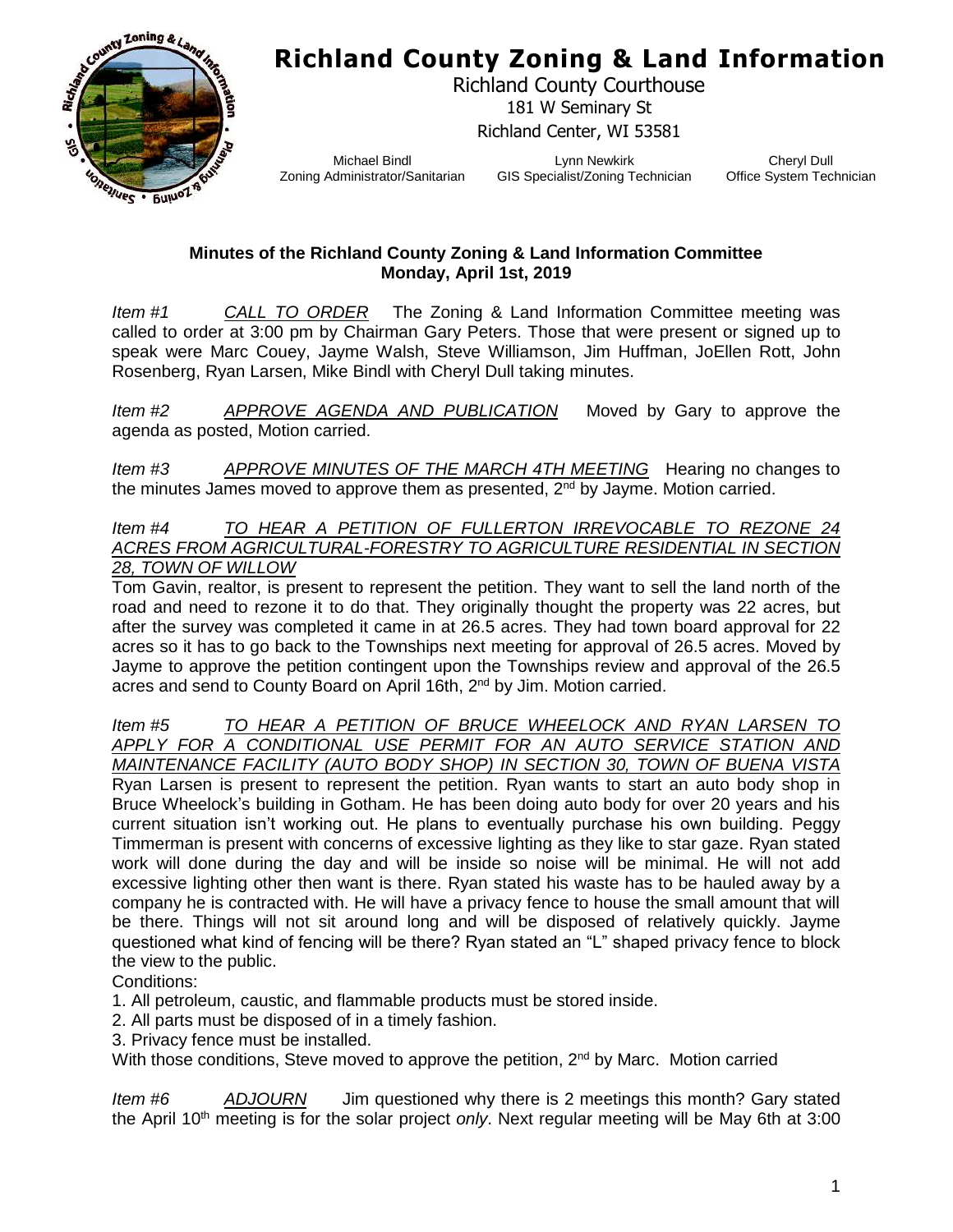

## **Richland County Zoning & Land Information**

Richland County Courthouse 181 W Seminary St Richland Center, WI 53581

Michael Bindl Zoning Administrator/Sanitarian

Lynn Newkirk GIS Specialist/Zoning Technician

Cheryl Dull Office System Technician

pm. Moved by Marc to adjourn at 3:14 pm, 2<sup>nd</sup> by Jim. Motion carried.

Minutes respectfully submitted by Cheryl Dull